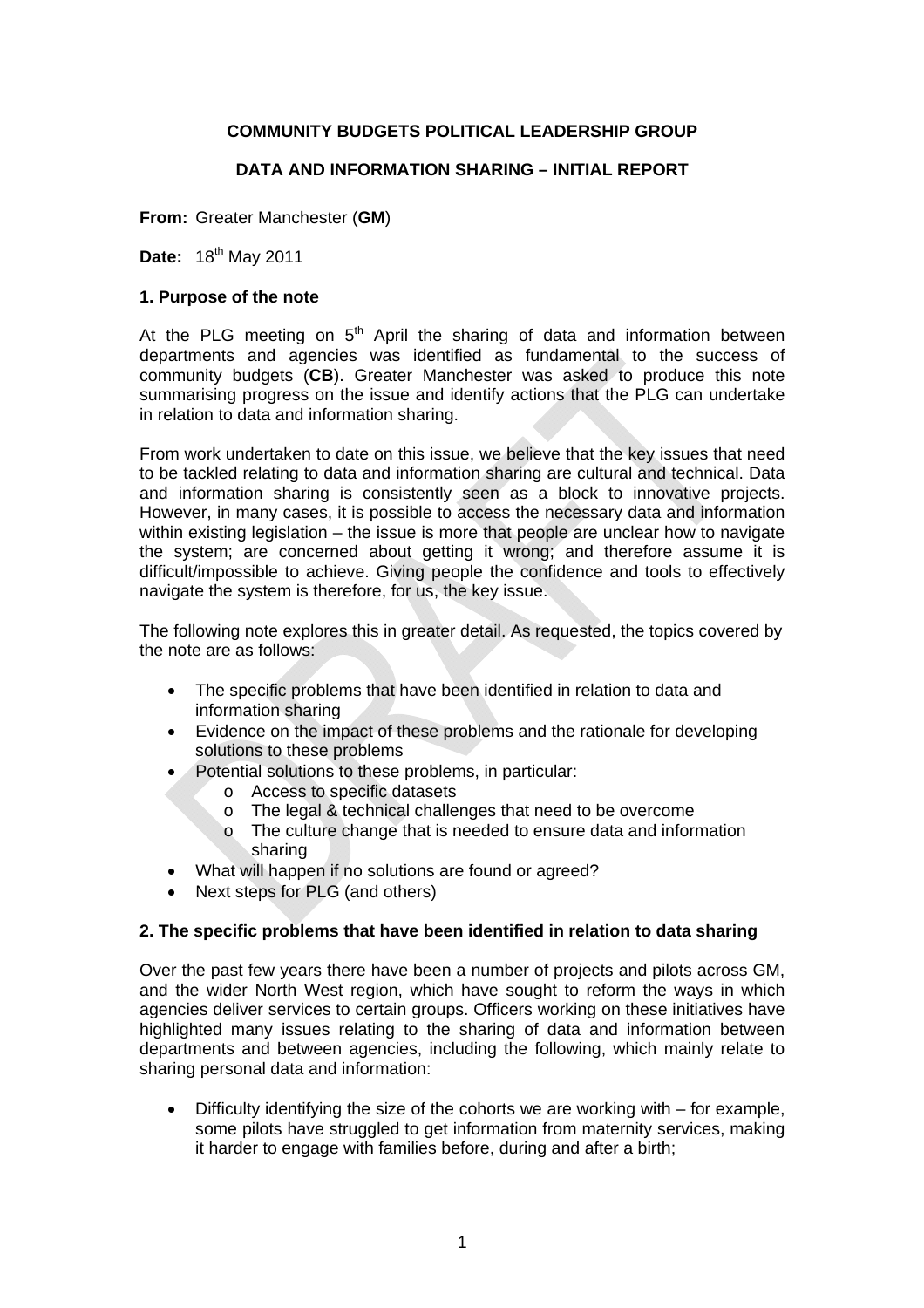- Difficulty understanding the exact needs of the cohorts we are working with for example, we may know that a family or individual have been in contact with the health service but we don't know what support they received from the health service and hence whether they have drug or alcohol addiction issues that need to be tackled before they receive support for other issues;
- An inability to analyse and share information relating to how much each agency is spending on delivering support to a family. This is partly due to the lack of common identifiers for particular families or individuals - different organisations use different identifiers for different people e.g. NHS number, NINO, local authority references etc. Linking data is a big issue that requires some common standards;
- Bureaucratic challenges, with the redesign of health and employment services leading to staff not having access to previously available data and information;
- Different approaches to, and formats for, data and information sharing agreements across the 10 localities – including the use of different language to describe the same data and information;
- A lack of time and resources to pull together and share the requested data
- Conflicting legal advice across localities/agencies over what can and cannot be shared, especially relating to personal data;
- Unwillingness of partner agencies to explain how they assess need and what information they collect through their assessment processes, leading to duplication of information gathering activities.

# **3. Why do these data sharing issues need to be addressed?**

GM believes that there is a strong rationale for timely, detailed and secure sharing of data and information about individual and families in order to enable public services to deliver joined up, seamless services. We see data and information sharing as crucial to the success of community budgets and have identified multiple points in the 'family journey', from initial identification, to the designing of support, to the tracking of impact, at which data and information sharing is desirable:

### Stage 1: Easier and quicker identification of need

If all the partner agencies who work with families with complex needs within a location are willing to share information on these families it becomes quicker and easier to identify those families who have the greatest need and focus our joint resources accordingly.

Ongoing data and information sharing will also help to bring new families into the target cohort. For example, partners may request information from midwives about expectant mothers in order to be in place to offer support before and after the birth.

### Stage 2: Better design of interventions

Identifying those families most in need of support is only the first step in any community budget process. Agencies then need to work together to agree the ways in which support will be commissioned and delivered to these families. Again, information sharing plays a vital role in helping partners to understand what support a family is currently/has previously accessed and what wider support they may have been referred to.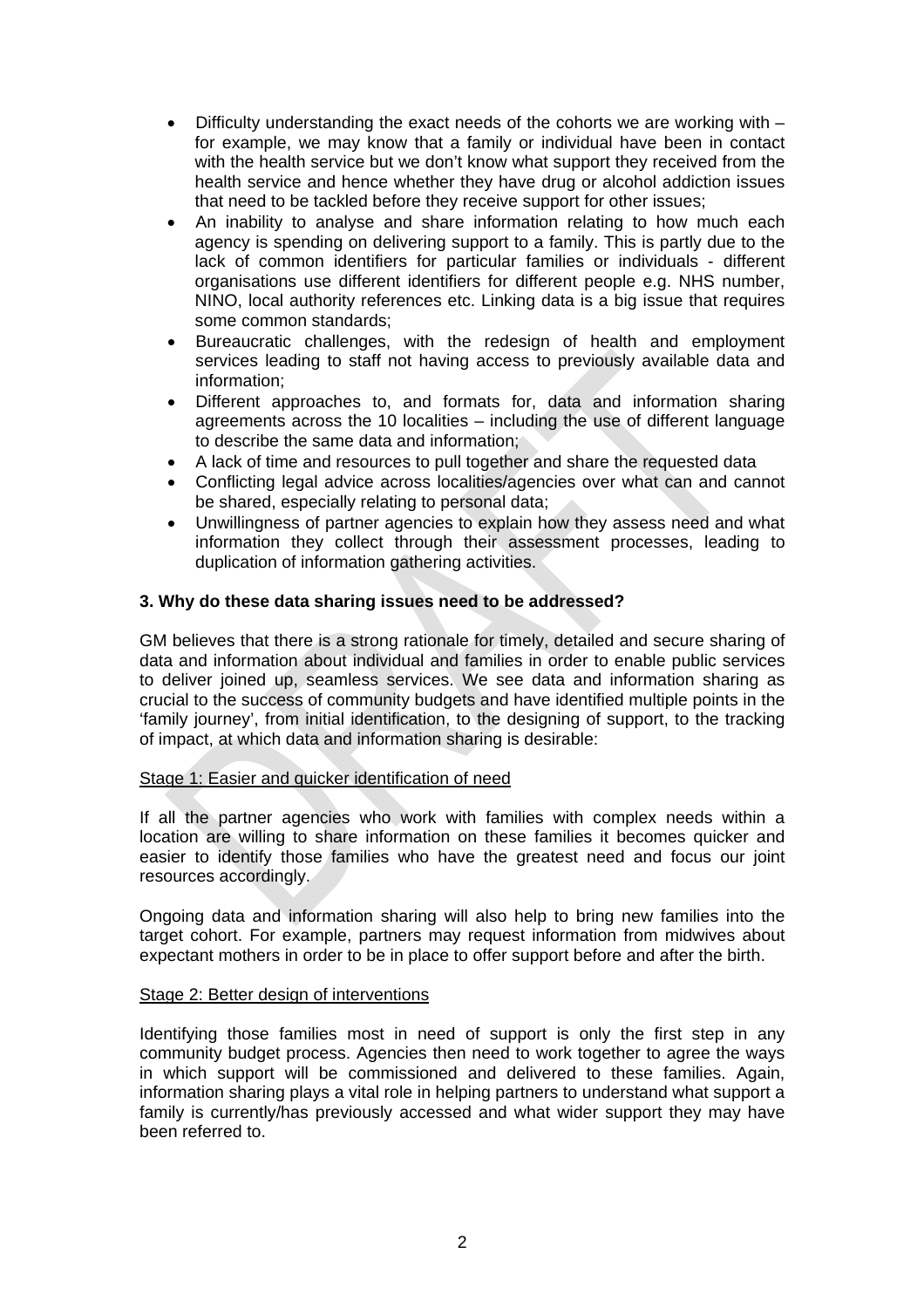Data sharing at the intervention design stage also helps to identify where two agencies are delivering the same/highly similar support. For instance, a family may be receiving training advice from both Jobcentre Plus and their housing provider outreach service. The community budget partnership can end this duplication and thereby stretch resources further.

### Stage 3: Evaluation of impact

Community budgets will deliver holistic interventions which deliver multiple outcomes, each contributing towards the goals of a specific partner agency. For example, a community budget may aim to reduce worklessness, reduce demand on the health service, reduce demand within the criminal justice system and improve resident perceptions of an area. Data and information sharing is a prerequisite of being able to demonstrate performance against such a wide range of indicators. Furthermore, this data and information sharing is required throughout the lifetime of a community budget. This will allow partners to track and review progress, redesigning interventions if necessary – thus, data and information sharing agreements are needed from the outset.

Community budget partnerships may also need to be able to access data and information relating to families who they are not going to support. This information will be needed to enable them to establish and track a control/comparison group, whose positive outcomes (or not) will be used to demonstrate the *net* impact of the community budget.

### Informing investment agreements

Underpinning the different stages of data and information sharing is the need to develop and deliver a package of interventions that can command investment from all the departments/agencies whose work relates to families with complex needs. If a community budget partnership can demonstrate that its work is focused on the families that all agencies work with, that it is delivering interventions in the best possible way, and that these interventions are having a clear impact on a range of outcomes, then it is far more likely that each agency will be willing to commit budgets and/or resources to the community budget. For example, a pilot might see strong links between its work and the aim of the health service to reduce unnecessary demand on A&E services. However, it will be hard to make the case for proportionate health investment if the pilot does not have access to the medical records of the families they are working with and cannot therefore demonstrate its impact on unnecessary use of A&E.

# **4. Solutions to problems relating to data sharing**

Experience tells us that we will need to take a multi-faceted approach if we are to ensure that all community budget pilots have access to all the data and information they require in order to successful support families with complex needs. The solutions we develop will need to result in:

- access to specific datasets;
- the clarification of legal uncertainties:
- the development of common technological approaches; and
- the fostering of a culture in which people are willing to share data and information.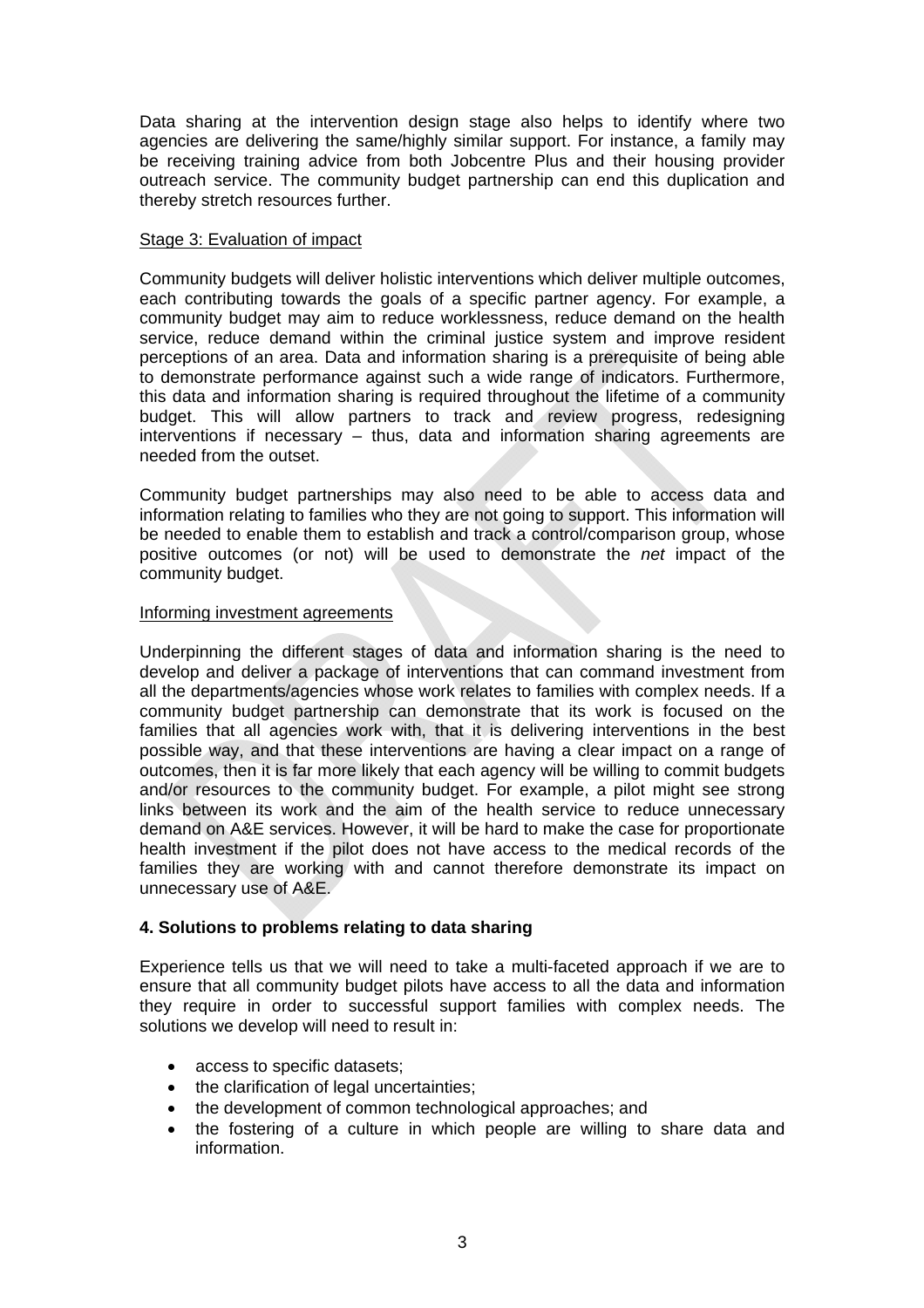## **4a. Access to specific datasets**

In the previous sections we mentioned instances where programmes or pilots have had difficulty accessing specific pieces of data (or datasets more generally). Other central government datasets that would appear to be of benefit to pilot areas include:

- HMRC information on incomes
- National police records
- Offender data

However, following GM-wide discussions it has become apparent that 'data blockages' are not common across all 10 GM localities. For example, a survey found that some North West local authorities receive live birth data from maternity services but many do not.

Given the variation in the data that different local authority are able to access, we believe the short-term priority is for us to investigate at a local level why some local authority are able to access the data and others are not. The methodology employed in the investigation could combine a 'circle of need' approach with customer/family journey mapping. This will involve:

- Setting out the stages in the family's journey (identification, design of support, delivery of support, evaluation of impact);
- For each stage, using a 'circle of need' approach to identify all the data and information that will be needed to successfully deliver that stage in the journey – requirements will vary by stage, for instance the data a pilot needs to identify eligible families will be different to the data it needs to gauge the impact of working with these families;
- For each piece of data and information, identifying whether pilots have the necessary access or, if there are barriers to access, what needs to be done to unblock the issue.

The advantage of this approach is that it will generate lots of short-term practical actions for PLG. For example, many GM pilots are currently working to identify which families should be offered additional support. It should therefore be possible to quickly state: *"to accurately identify families we need x, y and z*; *we cannot access z because of this reason; to unblock access we need to do the following."* As pilots move towards designing, delivering and evaluating support we will become aware of further data blockages.

# **4b. The legal and technical challenges that need to be overcome**

Local partners and community budget pilots working together to unblock access to specific data will be of great use to community budgets. However, the benefits of such action will be diluted if we do not, at the same time, seek to address underlying challenges relating to data and information sharing within and between public agencies. The GM Data Sharing group is committed to analysing and unpicking underlying challenges, such as: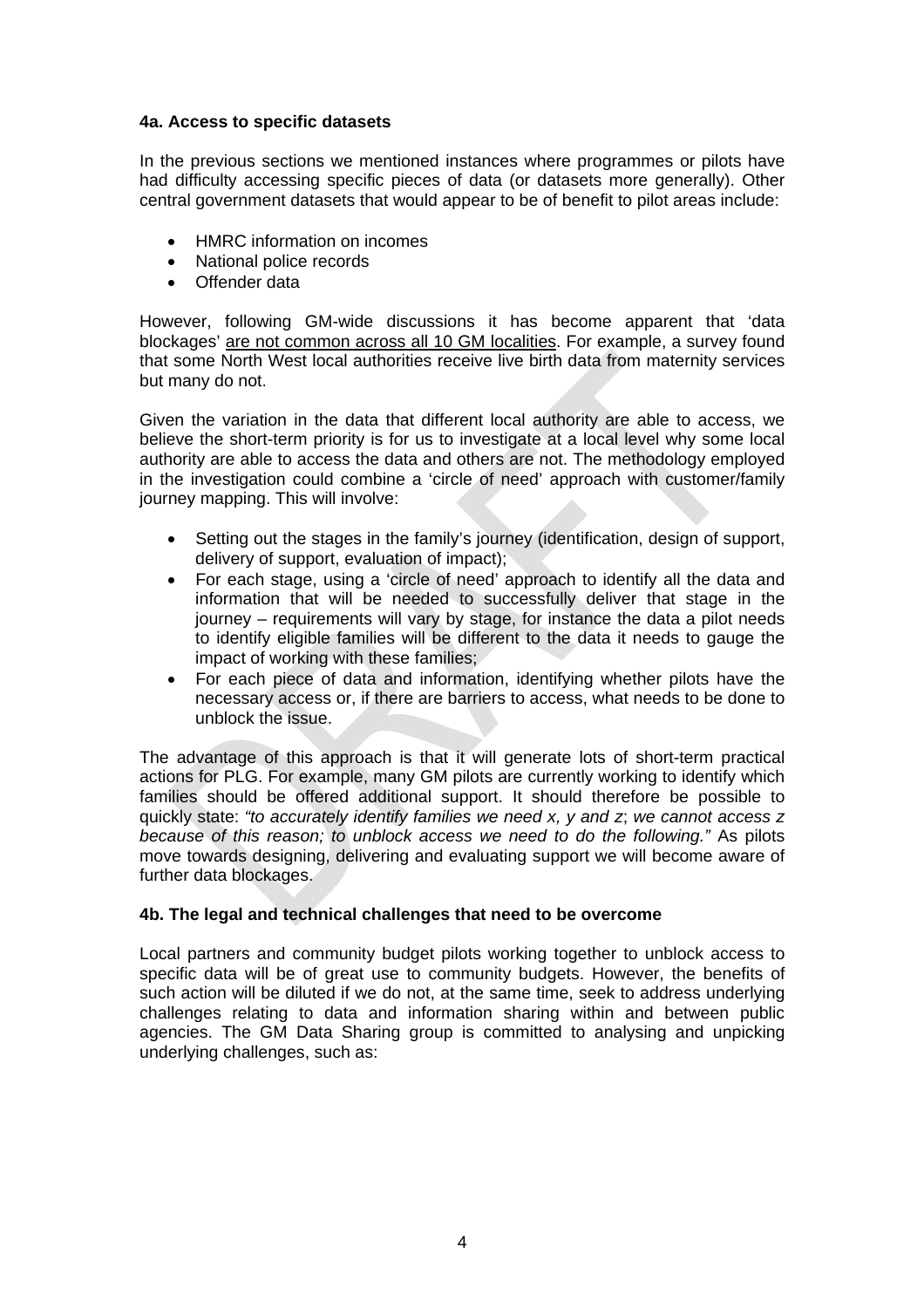### Giving officers clarity in relation to the key legislation on data sharing

A key challenge is that different Councils interpret the law around data and information sharing in different ways.

Guides relating to the key legislation on data and information sharing are publicly available but anecdotal evidence suggests that they are not widely read at officer level. This means we are faced with situations in which:

- Offices defer to existing practice rather than legal procedure (e.g. *we have never shared that data before so why start now?*);
- There is confusion over whether the Data Protection Act (**DPA**) is applied before or after any relevant statutory legislation;
- There is debate over whether local authority powers such as the 'general power of competence' circumvent other legal requirements;
- Different approaches are adopted in respect of sharing quantitative and qualitative data and information;
- There is confusion over rules for sharing data and information within and between agencies.

Even if clarity can be provided on these issues, there is still the vexing issue of judging whether the sharing data and information will be for the good of a particular family. Many community budget pilots will be implementing unproven interventions or processes in the hope that they deliver better outcomes for families. However, these interventions and processes could deliver worse outcomes than business as usual. Does such uncertainty affect our ability to share data and information?

As a group we should be able to reach agreement on the answer to these and other legal questions. However, it may be that we need to provide frontline community budget officers with simplified versions of the answers. Legalese is often intimidating. There might be more value in producing a simple yes/no guide to sharing specific pieces of data and information (or more likely: *yes, you can share this information, provided you meet DPA requirements*). The guidance should also explain any differences between the sharing of quantitative indicators and qualitative opinions

### Data confidentiality and informed consent

Having clear, written down principles stating what data and information can be shared, and what data and information cannot be shared, will be crucial. Also, where we identify a need for personal data we want to go a step further and agree whether specific names are needed or whether pseudonymised data will suffice. We are keen to develop a GM-wide and information information sharing protocol which would set out these principles in an easy to understand manner. However, we will review the recently released guidance from the Information Commissioner's Office (**ICO**) and the Ministry of Justice (**MOJ**) before we begin to develop a GM information sharing protocol.

The protocol will need to address and explain the issue of informed consent and identify where new powers need to be introduced. At present confusion exists over what informed consent allows you to do. Just because an individual has signed a form saying that they are happy for their/their child's information to be shared, this does not remove the need for a legal basis to the data and information sharing. There are also the added complexities of: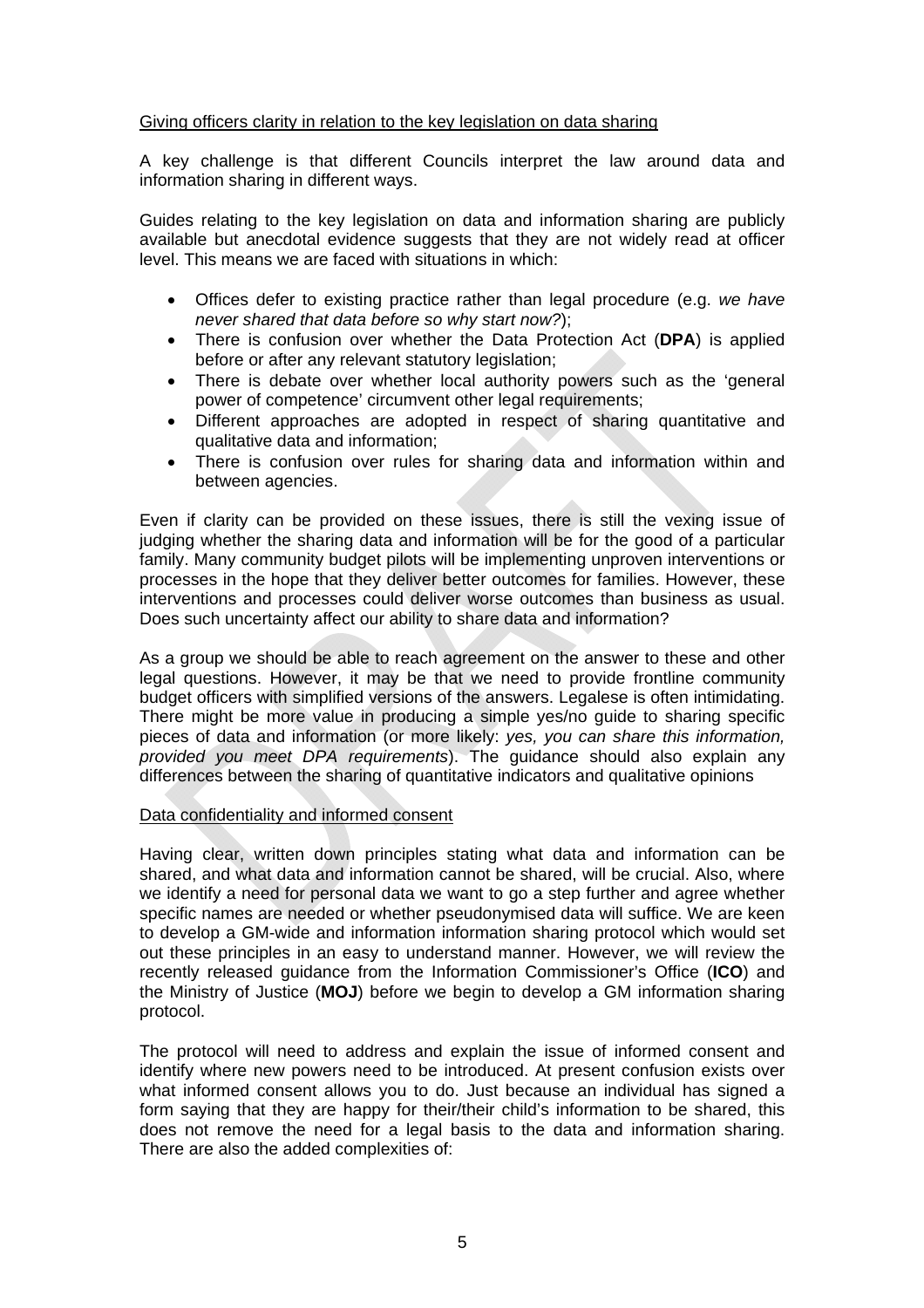- Different agencies requiring different levels of informed consent;
- Informed consent needing to be renewed if there is a significant change in the way that information is used or in the relationship between an agency and an individual/family, or a considerable amount of time has elapsed since consent was last given.

### Data and Information sharing agreements

GM is planning to develop common data (bulk data) and information (case-by-case information) sharing agreement templates. Analysis from GM and across the North West has revealed that although many areas adhere to the general Tier 1 (strategic) / Tier 2 (specific) framework of data and information sharing agreements, in terms of the actual design and format of Tier 2 agreements, much variation is found. Having Tier 1 and Tier 2 data and information sharing agreement proformas, endorsed by government and the ICO, would be of great benefit. For example, officers could be trained in how to complete and review the proformas, making it quicker and easier to identify what data and information can be shared and to request this data and information. There will be a need to consider how this relates to other sectors – voluntary/community and private.

### Currency and granularity of data

It should be remembered that having access to data is only part of the issue; it is also important to be able to access data at the relevant spatial level and with the required frequency. As a hypothetical example, a community budget pilot may want to judge its impact on the educational attainment of the young children within the families it is supporting. If educational attainment data is only made public 9 or twelve months in arrears it will be difficult for the pilot to make the case for an extension of its work. Likewise, some datasets are only publicly reported at local authority, ward or SOA level. This makes it impossible to identify family level impacts.

### IT systems

Initiatives such as the *Government Connect* GCSX network and increasing use of secure email addresses by public sector staff are providing a framework for the exchanging of confidential information and data between agencies (although note that this does not cover the third sector at present). However, if data cannot then be incorporated or analysed by the receiving agency its value is diminished or lost. Work is needed to map the different customer relationship management (CRM) and database systems/formats used by the different public agencies involved in community budgets. This work needs to identify issues such as:

- those points at which systems are unable to 'talk to one another', leading to a break down in data sharing;
- the issue of data being stored in different formats, to different standards and using different identifiers – all of which makes it harder to bring together information about an individual or family across agencies.

We also need to understand whether existing software contracts lock agencies into certain CRM/database systems for a set period of time.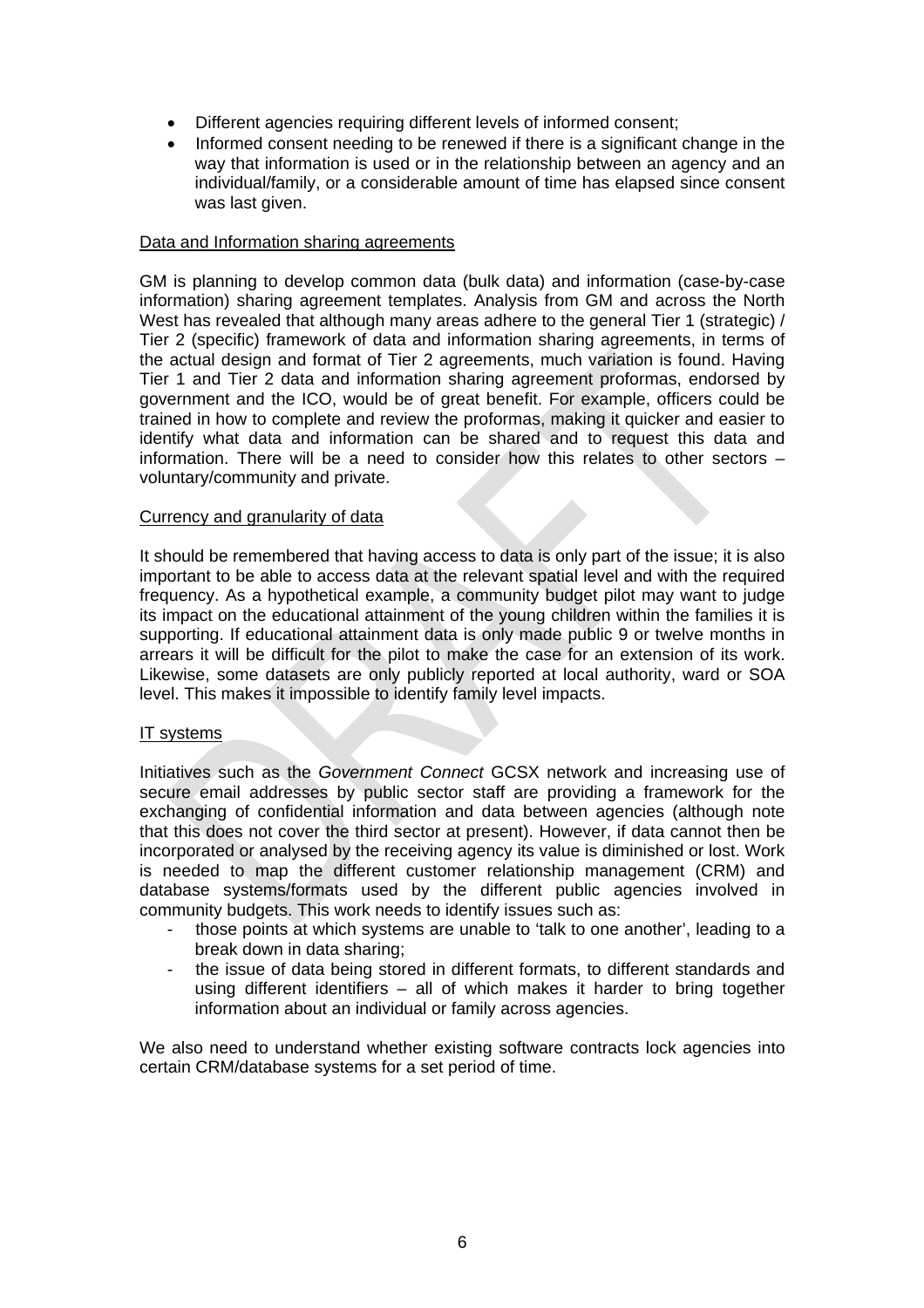### *DataGM case study*

Data GM is an online store of open public sector data on transport, education and crime. The development of the data store is being managed by Trafford Council with funding from the Manchester Innovation Investment Fund.

DataGM allows data not normally brought together to be considered, so deeper understandings of public sector impacts may be developed.

At present the DataGM tool only includes non-personal data. However, there is the intention to develop secure channels within the site, through which named individuals will be able to gather and analyse personal data which may be covered by the DPA. The GM Data Sharing group will be considering how DataGM can be trialled on the sharing of personal data relating to the families we are working with through our various community budgets.

### **4c. The culture change that is needed to implement data sharing**

Gaining common access to specific datasets, and unblocking the legal and technical challenges related to data and information sharing, will provide a firm foundation for the success of community budgets. However, these efforts will count for little if officers do not then adopt a proactive approach around requesting and providing data and information. Accordingly, the GM Data Sharing group is interested in working with national partners to develop a 'dare to share' culture, where the presumption is in favour of sharing, rather than withholding, data and information. Work on the following could help to develop such a culture:

### Officer training

GM is interested in developing officer training with the aim of embedding a data and information sharing culture across all localities and all agencies. Such training could cover:

- Which agencies hold what data and information relating to families with complex need
- What data and information is (and is not) commonly available
- How to complete/interpret data and information sharing agreements
- Best practice in relation to storing, managing and using data and information
- Links to sources of further information

DWP have indicated a willingness to be involved in any such training. We would also welcome learning from and working with other community budget pilots who are working on this topic in order to create a quality assured training programme.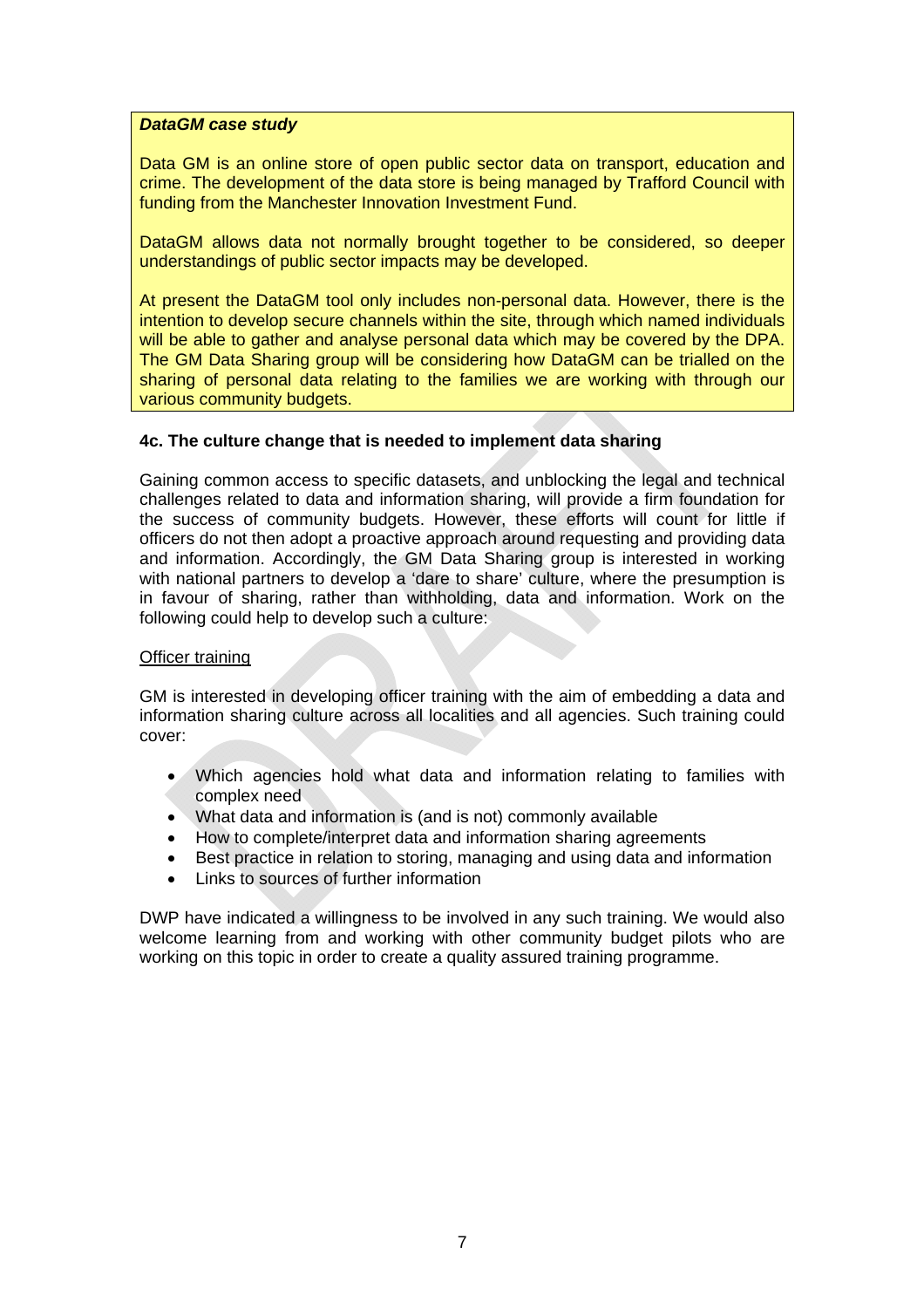### Hard copy/electronic materials

Alongside delivering training, GM recognises the need for hard copy and electronic materials to be produced so that officers can refresh and update their knowledge as and when necessary. At present there are several virtual communities relating to either community budgets or data and information sharing (e.g. Communities of Practice sites for Government Connect and Total Place) but none that cover both topics. Thought needs to be given to which site is best placed to become the first point of call for any query about community budgets and data and information sharing. The site could include an electronic library of documents relating to data and information sharing.

#### Central resource/advice point

Linked to the above point, having named individuals, at both the GM and national level, who can provide quick answers to community budget pilot officer questions would increase the likelihood of officers adopting a sharing culture.

#### Gaining the public's trust

An area could adopt best practice around the operational, legal and technical challenges of data and information sharing but still do fatal damage to the success of their community budget pilot if they do not involve the families they are working with, and the wider public, in the process. If a family feels that their data and information is being shared unfairly or for reasons they don't understand they are less likely to want to engage with the support being offered to them or less likely to stick with that support in order to reach a desired outcome.

Recent research by Birmingham City Council found that a majority of residents do not see the council as the natural place to store personal data and information and do not trust the council to share their data and information with other agencies. Hostility towards personal data and information sharing was particular prevalent amongst the types of residents who community budget pilots will be working with – i.e. low income families living in social housing in deprived areas.

To retain public trust, pilots will need a clear statement on what personal data and information they are sharing for what purposes, and how this sharing of data and information leads to better outcomes for families and the wider community. Anonymised customer journey case studies, which include illustrations of the inefficiencies of current data and information sharing practices, and public online resources showing how pilots are acting upon the data and information they share (see example below), could be a powerful way of getting this message out. Endorsement from independent agencies such as the ICO will also be important.

### *Birmingham Civic Dashboard*

The Birmingham Civic Dashboard website allows residents to see local issues such as housing repairs, anti social behaviour and missed waste collections that have been reported to the council on an online interactive map. Every day, the application takes live data from the city's Customer First contact database and shows trends on a map which will allow the council and residents to identify 'hotspot' areas where issues are common or recurring.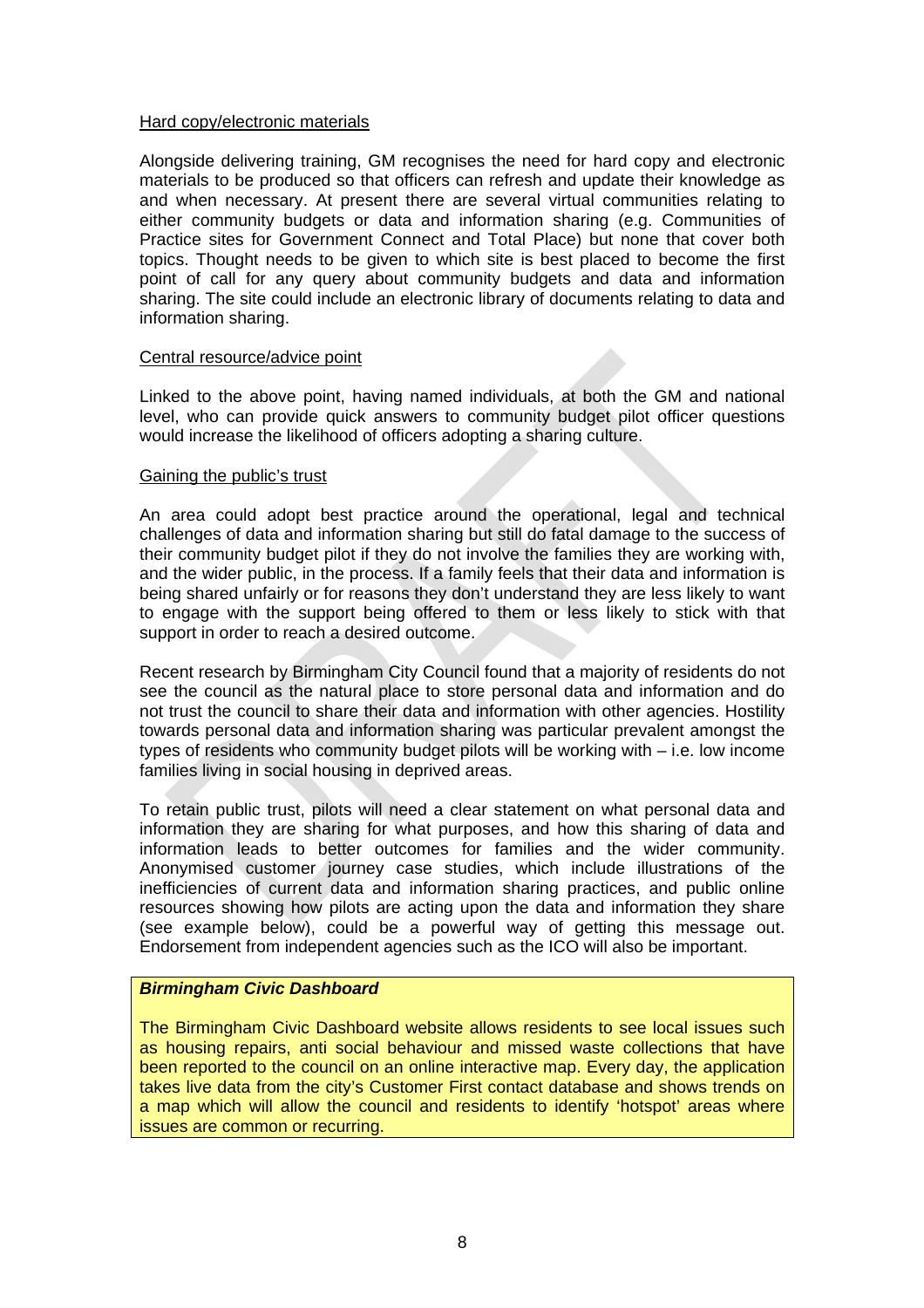# **5. What will happen if no solution to data sharing issues is found or agreed?**

Failure to address the operational, legal, technical and cultural challenges described above through the implementation of the recommended solutions will not result in the complete failure of the community budgets pilots. Individual pilots will still progress, with some having access to a large amount of data, others less so. However, under this piecemeal scenario, the activities and impact of the pilots will be sub-optimal. For example, referring back to our original description of the 'family journey':

- Patchy access to, and use of, data will prevent pilots from identifying those families most in need, leading to the inefficient allocation of resources;
- Patchy access to, and use of, data will make it harder for pilots to specify the exact support a family needs, leading to ineffective interventions and/or duplication of activity;
- Patchy access to, and use of, data will hinder efforts to track impact and evaluate the pilots, meaning that in 2013 we will be less informed about what works in relation to supporting families with complex needs.

The last point focuses the mind on the government's desire to see community budgets rolled out nationwide from 2013 onwards. Having a single agreed approach on how local areas can share data on families with complex needs, and the tools to disseminate this approach, will significantly speed up the roll out process.

Ideally, we will deliver solutions to the operational, legal, technical and cultural challenges in the form of a single work plan. However, if prioritisation of solutions is required, embedding cultural change around data and information sharing, via advice and guidance, would appear to be most pressing. If officers adopt a culture of asking for and giving data and information, then subsequent operational, legal and technical challenges can be tackled in due course.

# **5. Next steps for PLG**

Several actions are needed to address the legal, technical and cultural barriers to data and information sharing described above.

At a GM level we plan to progress the following actions:

- Confirming the methodology we will use to identify what data and information we need to gather on each family we work with at each stage in the customer journey, and from this understanding what data we can/cannot access;
- Continuing to develop the DataGM system so that it can hold and give secure access to multiple forms of personal/family data;
- Develop a GM-wide Information Sharing Protocol underpinned by common Data and Information Sharing Agreement proformas, drawing on guidance issued by ICO/MOJ;
- Identifying GM-level information and contact points for officers who have questions relating to data sharing;
- Designing a data and information sharing training workshop for officers involved with community budget projects.

We would welcome working with other community budget pilots on these actions.